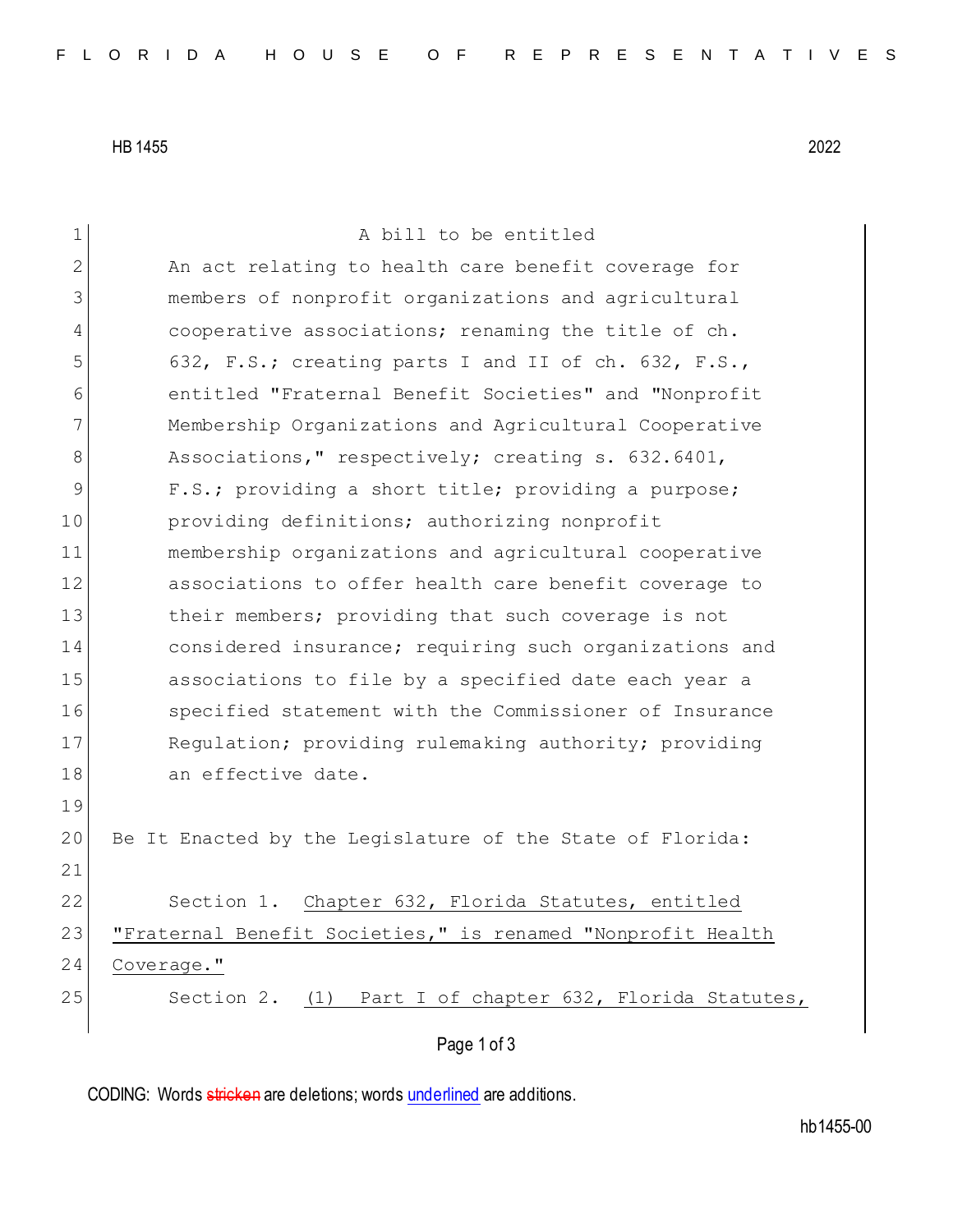## HB 1455 2022

| 26 | consisting of ss. 632.601-632.638, Florida Statutes, is created     |
|----|---------------------------------------------------------------------|
| 27 | and entitled "Fraternal Benefit Societies."                         |
| 28 | (2) Part II of chapter 632, Florida Statutes, consisting            |
| 29 | of s. 632.6401, Florida Statutes, is created and entitled           |
| 30 | "Nonprofit Membership Organizations and Agricultural Cooperative    |
| 31 | Associations."                                                      |
| 32 | Section 3. Section 632.6401, Florida Statutes, is created           |
| 33 | to read:                                                            |
| 34 | This section may be cited as the "Florida Nonprofit<br>(1)          |
| 35 | Health Coverage Deregulation Act of 2021."                          |
| 36 | The purpose of this section is to allow nonprofit<br>(2)            |
| 37 | membership organizations and agricultural cooperative               |
| 38 | associations to offer health coverage options to their members.     |
| 39 | (3) As used in this section, the term:                              |
| 40 | "Agricultural cooperative association" means an<br>(a)              |
| 41 | association established to promote, foster, and encourage the       |
| 42 | marketing of agricultural products through cooperation of           |
| 43 | agricultural producers.                                             |
| 44 | (b) "Nonprofit membership organization" means a                     |
| 45 | professional or trade association or any entity with dues paying    |
| 46 | members which is exempt from federal income tax under s.            |
| 47 | $501(c)$ (3) of the Internal Revenue Code and which exists to serve |
| 48 | its members beyond just offering health coverage.                   |
| 49 | A nonprofit membership organization or an agricultural<br>(4)       |
| 50 | cooperative association may offer health care benefit coverage      |
|    | Page 2 of 3                                                         |

CODING: Words stricken are deletions; words underlined are additions.